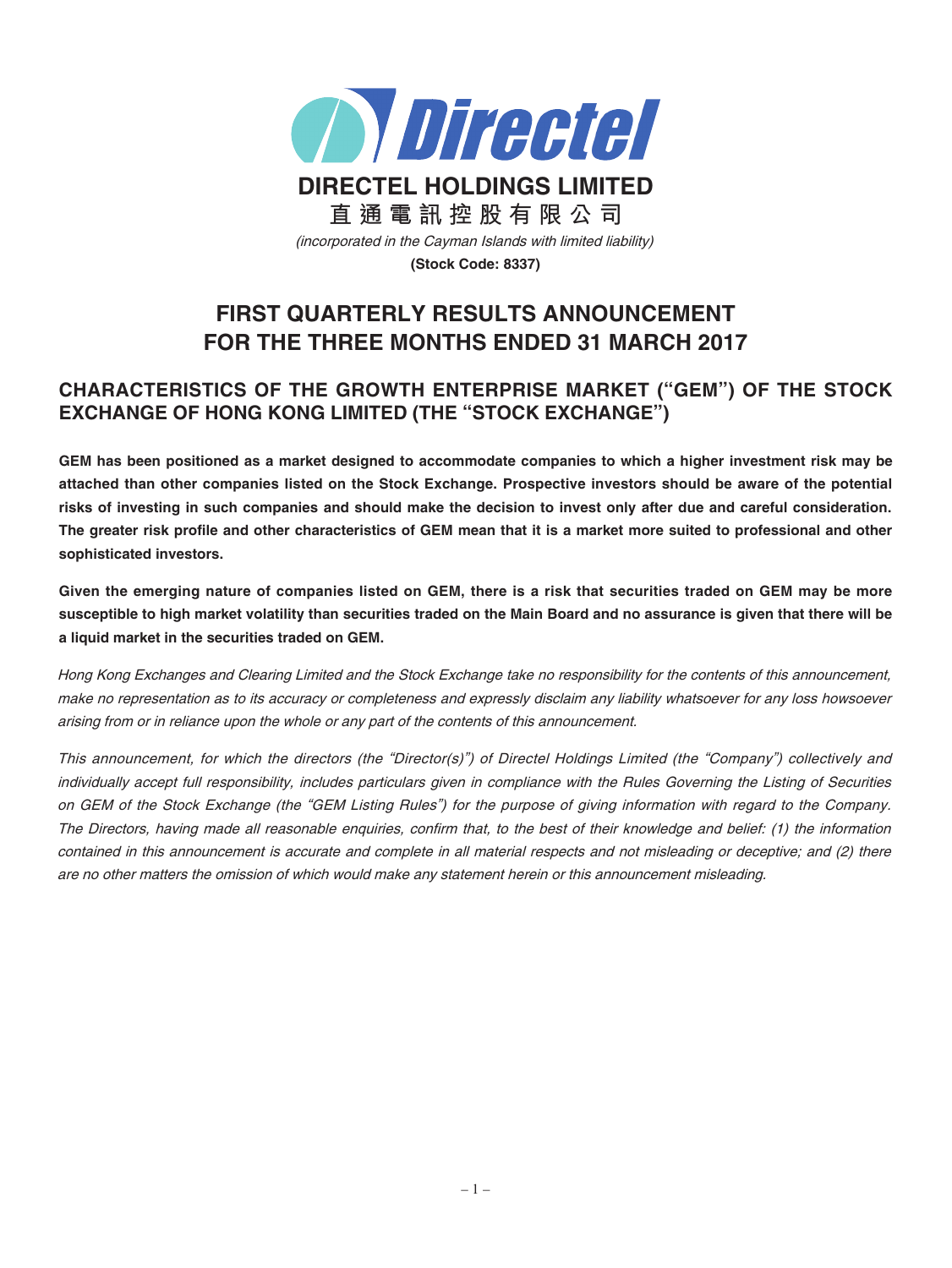## **HIGHLIGHTS**

- ‧ Revenue for the three months ended 31 March 2017 was approximately HK\$1,444,000, representing a decrease of approximately 2.7% as compared with the corresponding period in 2016.
- ‧ Loss attributable to shareholders of the Company for the three months ended 31 March 2017 was approximately HK\$3,693,000, representing a decrease of approximately 39.1% as compared with the corresponding period in 2016.
- The Board does not recommend the payment of any dividend for the three months ended 31 March 2017.

# **UNAUDITED FIRST QUARTERLY RESULTS FOR THE THREE MONTHS ENDED 31 MARCH 2017**

The board of Directors (the "Board") of the Company hereby announces the unaudited consolidated results of the Company and its subsidiaries (together referred to as the "Group") for the three months ended 31 March 2017 together with the unaudited comparative figures for the corresponding period in 2016 as follows:

# **CONSOLIDATED STATEMENT OF PROFIT OR LOSS AND OTHER COMPREHENSIVE INCOME**

|                                                                                                                                       |                | For the three months |             |
|---------------------------------------------------------------------------------------------------------------------------------------|----------------|----------------------|-------------|
|                                                                                                                                       |                | ended 31 March       |             |
|                                                                                                                                       |                | 2017                 | 2016        |
|                                                                                                                                       |                | <b>HK\$'000</b>      | HK\$'000    |
|                                                                                                                                       | Note           | (Unaudited)          | (Unaudited) |
| <b>Revenue</b>                                                                                                                        | 4              | 1,444                | 1,484       |
| Cost of sales                                                                                                                         |                | (2,846)              | (3,283)     |
| <b>Gross loss</b>                                                                                                                     |                | (1, 402)             | (1,799)     |
| Other income                                                                                                                          | 5(a)           | 123                  | 571         |
| Other net profit                                                                                                                      | 5(b)           | 449                  | 607         |
| Administrative and other operating expenses                                                                                           |                | (2,863)              | (3,032)     |
| Provision for impairment loss on trade receivables                                                                                    |                |                      | (2, 414)    |
| Loss before taxation                                                                                                                  | 6              | (3,693)              | (6,067)     |
| Income tax                                                                                                                            | $\overline{7}$ |                      |             |
| Loss for the period attributable to equity shareholders of the Company<br>Other comprehensive loss for the period, net of income tax: |                | (3,693)              | (6,067)     |
| Item that may be reclassified subsequently to profit or loss:                                                                         |                |                      |             |
| Available-for-sale financial assets: net change in fair value                                                                         |                | (136)                |             |
| Total comprehensive loss for the period attributable to                                                                               |                |                      |             |
| equity shareholders of the Company                                                                                                    |                | (3,829)              | (6,067)     |
| Loss per share                                                                                                                        | 8              |                      |             |
| - Basic and diluted (HK cents)                                                                                                        |                | (0.12)               | (0.19)      |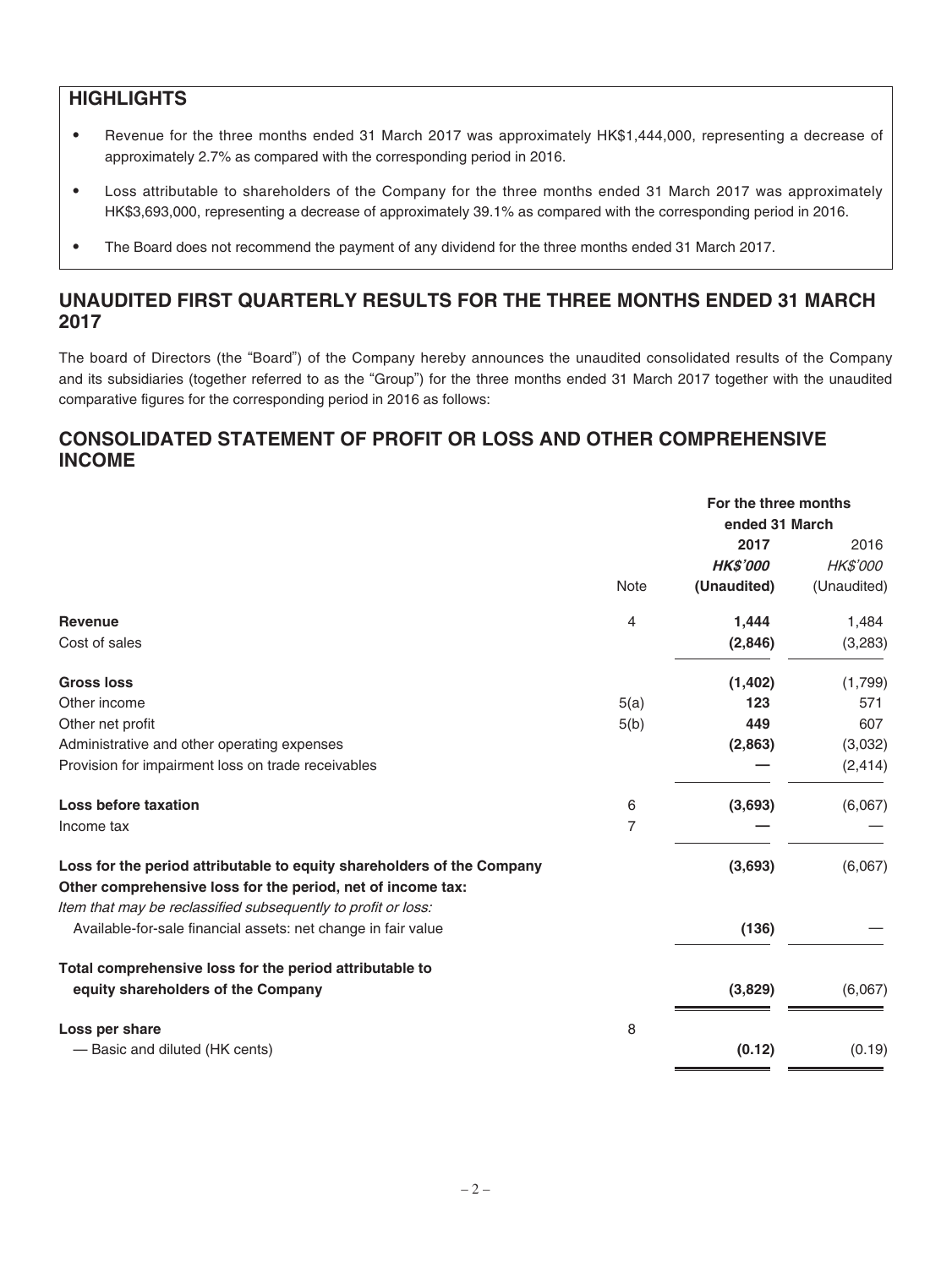## **NOTES TO THE UNAUDITED CONSOLIDATED QUARTERLY FINANCIAL REPORT**

## **1. BACKGROUND OF THE COMPANY**

Directel Holdings Limited (the "Company") was incorporated in the Cayman Islands on 28 July 2009 as an exempted company with limited liability under the Companies Law, Chapter 22 (Law 3 of 1961, as consolidated and revised) of the Cayman Islands. Its principal place of business in Hong Kong is at Office Nos. 1, 2, 14 and 15, 37th Floor, Hong Kong Plaza, No. 188 Connaught Road West, Hong Kong and its registered office is at Clifton House, 75 Fort Street, PO Box 1350, Grand Cayman KY1-1108, Cayman Islands.

The Company and its subsidiaries are principally engaged in provision of telecommunications services.

## **2. BASIS OF PREPARATION**

The quarterly financial report has been prepared in compliance with the applicable disclosure provisions of Chapter 18 of the Rules Governing the Listing of Securities on GEM of the Stock Exchange and in accordance with substantially the same accounting policies adopted in the Group's audited financial statements set out in the annual report for the year ended 31 December 2016, except for the accounting policy changes that are expected to be reflected in the 2017 annual financial statements. Details of these changes in accounting policies are set out in note 3.

The quarterly financial report contains consolidated first quarterly statement of profit or loss and other comprehensive income and selected explanatory notes. The notes include an explanation of events and transactions that are significant to an understanding of the financial performance of the Group since the 2016 annual financial statements. The consolidated quarterly financial report and notes thereon do not include all of the information required for a full set of financial statements prepared in accordance with International Financial Reporting Standards ("IFRSs").

The quarterly financial report has not been audited by the Company's auditors, but has been reviewed by the Company's audit committee.

# **3. CHANGES IN ACCOUNTING POLICIES**

The International Accounting Standards Board has issued a number of amendments to IFRS that are first effective for the current accounting period of the Group and the Company. There have been no significant changes to the accounting policies adopted in the Group's financial statements as a result of these developments.

The Group has not adopted any new standard or interpretation that is not yet effective for the current accounting period.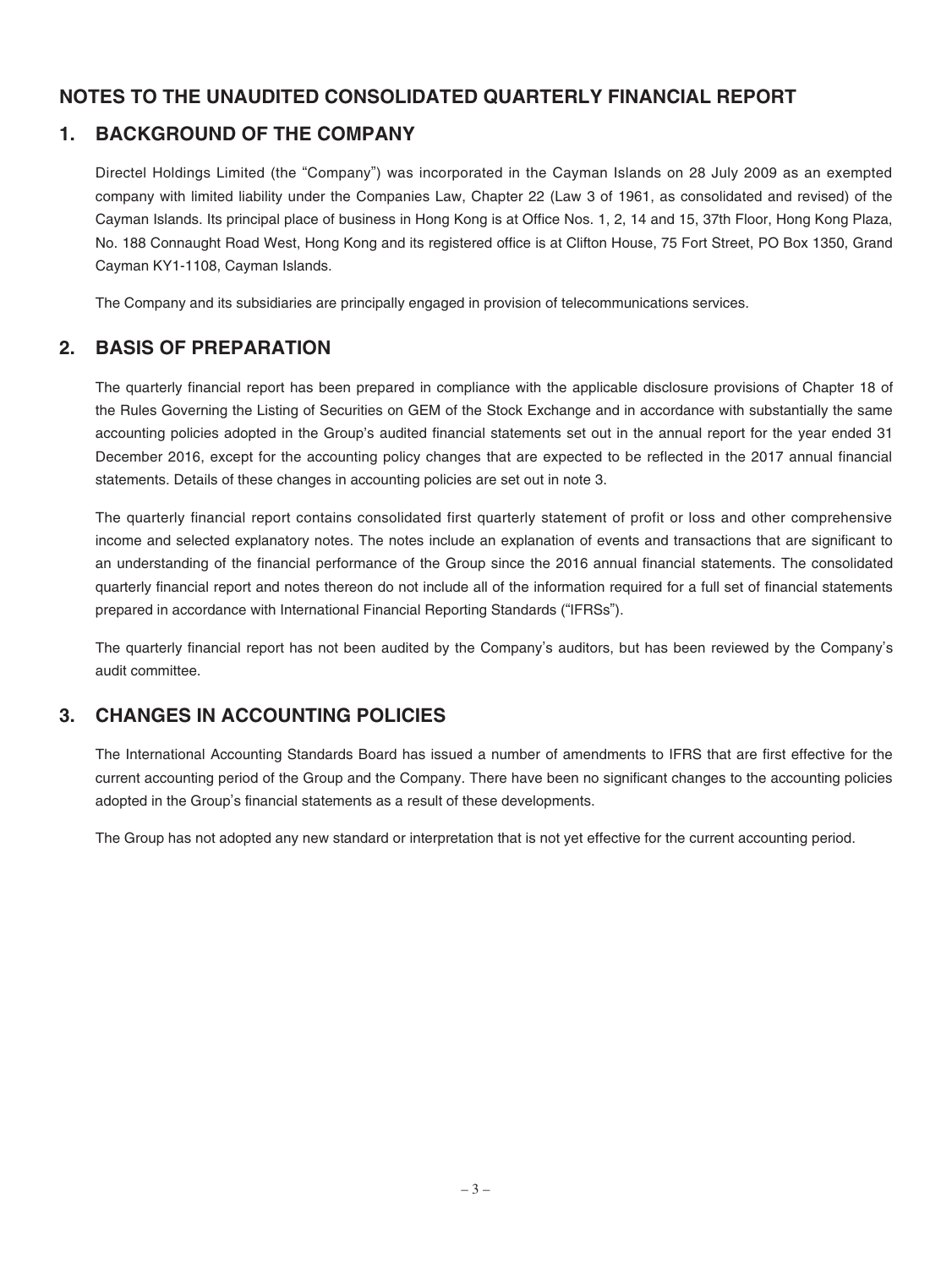# **4. REVENUE**

|                                          | For the three months |                 |
|------------------------------------------|----------------------|-----------------|
|                                          | ended 31 March       |                 |
|                                          | 2017                 | 2016            |
|                                          | <b>HK\$'000</b>      | <i>HK\$'000</i> |
|                                          | (Unaudited)          | (Unaudited)     |
| Provision of telecommunications services | 1,444                | 1,484           |

# **5. OTHER INCOME AND OTHER NET PROFIT**

|     |                                    | For the three months |                 |  |
|-----|------------------------------------|----------------------|-----------------|--|
|     |                                    |                      | ended 31 March  |  |
|     |                                    | 2017                 | 2016            |  |
|     |                                    | <b>HK\$'000</b>      | <b>HK\$'000</b> |  |
|     |                                    | (Unaudited)          | (Unaudited)     |  |
| (a) | <b>Other income</b>                |                      |                 |  |
|     | Interest income from bank deposits | 122                  | 571             |  |
|     | Sundry income                      | 1                    |                 |  |
|     |                                    | 123                  | 571             |  |
| (b) | Other net profit                   |                      |                 |  |
|     | Net foreign exchange gain          | 449                  | 607             |  |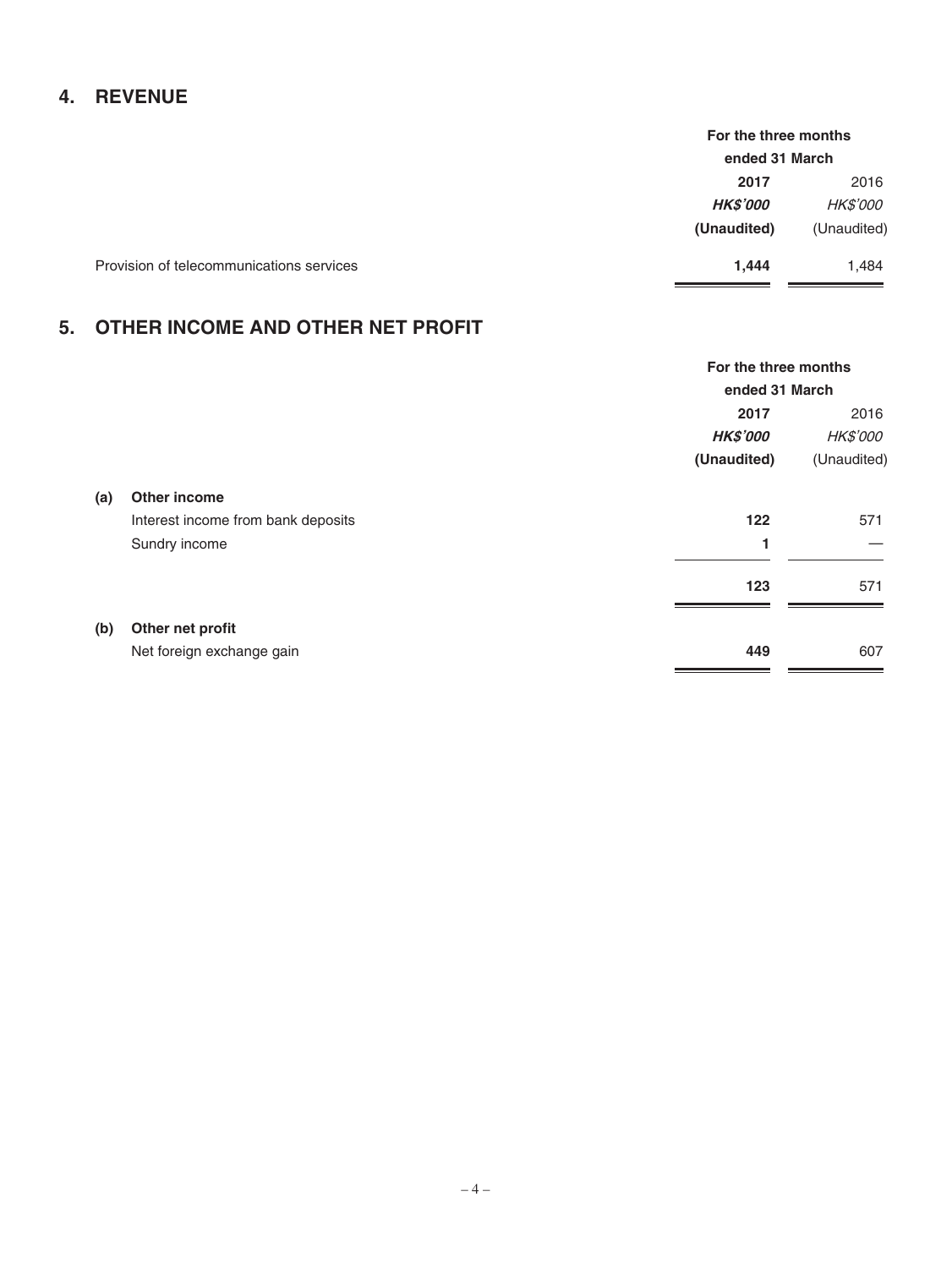# **6. LOSS BEFORE TAXATION**

Loss before taxation is arrived at after charging:

|     |                                                       | For the three months |             |
|-----|-------------------------------------------------------|----------------------|-------------|
|     |                                                       | ended 31 March       |             |
|     |                                                       | 2017                 | 2016        |
|     |                                                       | <b>HK\$'000</b>      | HK\$'000    |
|     |                                                       | (Unaudited)          | (Unaudited) |
| (a) | <b>Staff costs:</b>                                   |                      |             |
|     | Salaries, wages and other benefits                    | 783                  | 930         |
|     | Contributions to defined contribution retirement plan | 26                   | 32          |
|     |                                                       | 809                  | 962         |
| (b) | <b>Other items:</b>                                   |                      |             |
|     | Depreciation                                          | 431                  | 412         |
|     | Licence charges                                       | 240                  | 482         |
|     | Operating lease charges in respect of                 |                      |             |
|     | - rental of properties                                | 262                  | 260         |
|     | - rental of transmission lines                        | 245                  | 235         |
|     | Auditors' remuneration                                |                      |             |
|     | - audit services                                      | 205                  | 220         |
|     | Repairs and maintenance                               | 200                  | 202         |
|     | Provision for impairment loss on trade receivables    |                      | 2,414       |

# **7. INCOME TAX IN THE CONSOLIDATED STATEMENT OF PROFIT OR LOSS AND OTHER COMPREHENSIVE INCOME**

| For the three months |                 |
|----------------------|-----------------|
| ended 31 March       |                 |
| 2017                 | 2016            |
| <b>HK\$'000</b>      | <i>HK\$'000</i> |
| (Unaudited)          | (Unaudited)     |
|                      |                 |

Current tax - Hong Kong Profits Tax

The Company's Hong Kong subsidiaries are subject to Hong Kong Profits Tax. In addition, whilst the Company and Elitel Limited are incorporated in the Cayman Islands, they are considered as having a presence in Hong Kong for tax purpose since they are primarily managed and controlled in Hong Kong. Accordingly, they are subject to tax on an entity basis on income arising in or derived from Hong Kong. No Hong Kong Profits Tax has been provided as there was no assessable profit for the three months ended 31 March 2017 (three months ended 31 March 2016: Nil).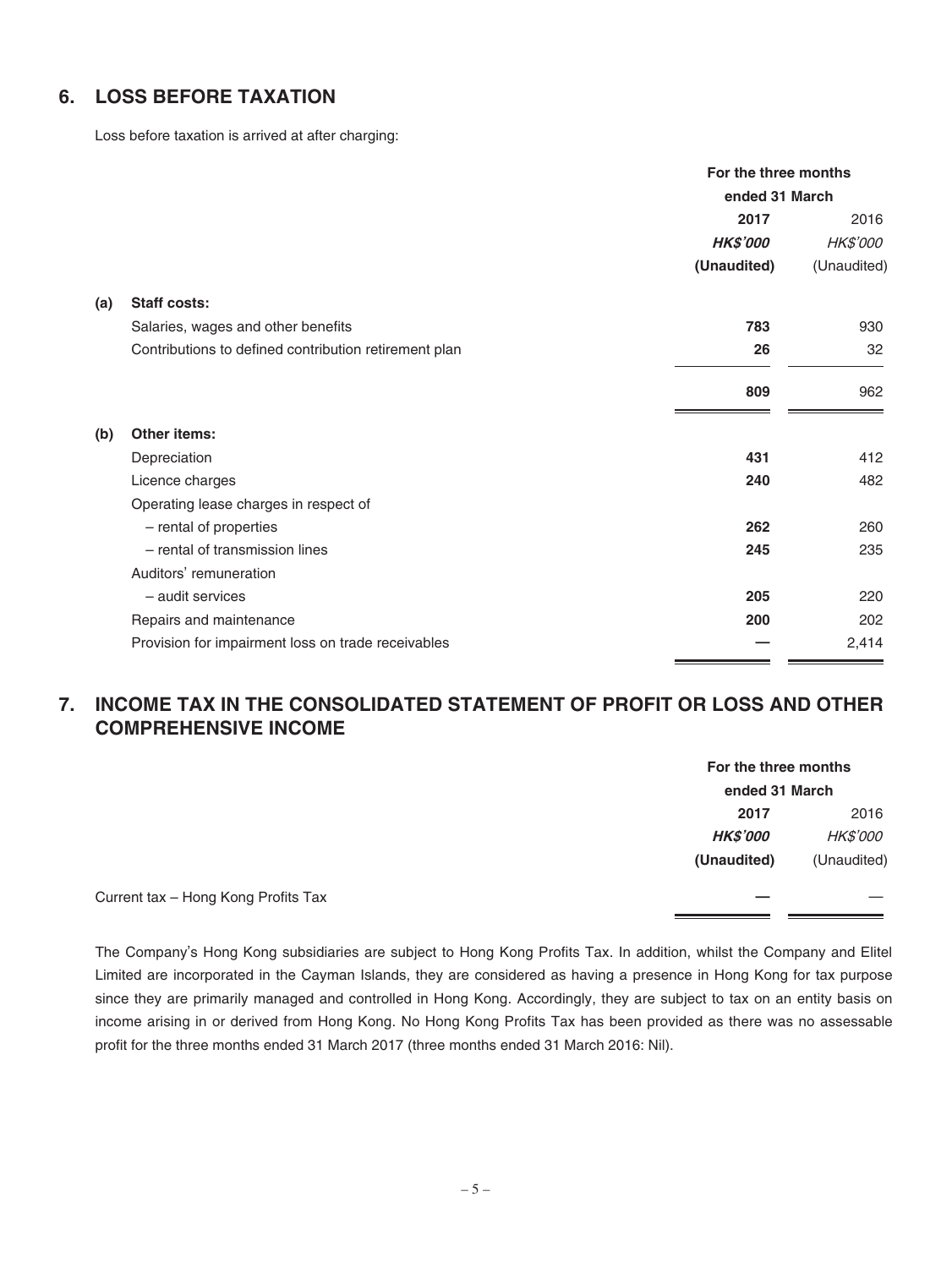### **8. LOSS PER SHARE**

#### **(a) Basic loss per share**

The calculation of basic loss per share for the three months ended 31 March 2017 is based on the unaudited loss attributable to ordinary equity shareholders of the Company of approximately HK\$3,693,000 (three months ended 31 March 2016: approximately HK\$6,067,000) and the weighted average number of 3,112,500,000 ordinary shares in issue during the three months ended 31 March 2017 (three months ended 31 March 2016: 3,112,500,000 ordinary shares).

#### **(b) Diluted loss per share**

As the Company's outstanding unlisted warrants have anti-dilutive effects to the basic loss per share calculation for the current and prior periods, the conversion of the above potential dilutive shares is not assumed in the computation of diluted loss per share amounts. Therefore, the basic and diluted loss amounts per share calculations for the respective periods are equal.

### **9. MOVEMENT OF EQUITY**

|                                   | <b>Share</b> | <b>Share</b> | Warrant     | <b>Fair value</b> | <b>Retained</b> | <b>Total</b> |
|-----------------------------------|--------------|--------------|-------------|-------------------|-----------------|--------------|
|                                   | capital      | premium      | reserve     | reserve           | earnings        | equity       |
|                                   | HK\$'000     | HK\$'000     | HK\$'000    | HK\$'000          | HK\$'000        | HK\$'000     |
|                                   | (Unaudited)  | (Unaudited)  | (Unaudited) | (Unaudited)       | (Unaudited)     | (Unaudited)  |
| As at 1 January 2016              | 31,125       | 46,749       | 1,654       |                   | 23,849          | 103,377      |
| Loss and total comprehensive loss |              |              |             |                   |                 |              |
| for the period                    |              |              |             |                   | (6,067)         | (6,067)      |
| As at 31 March 2016               | 31,125       | 46,749       | 1,654       |                   | 17,782          | 97,310       |
| As at 1 January 2017              | 31,125       | 46,749       | 1,654       |                   | 27,092          | 106,620      |
| Loss for the period               |              |              |             |                   | (3,693)         | (3,693)      |
| Other comprehensive loss          |              |              |             |                   |                 |              |
| for the period                    |              |              |             | (136)             |                 | (136)        |
| <b>Total comprehensive loss</b>   |              |              |             |                   |                 |              |
| for the period                    |              |              |             | (136)             | (3,693)         | (3,829)      |
| As at 31 March 2017               | 31,125       | 46,749       | 1,654       | (136)             | 23,399          | 102,791      |
|                                   |              |              |             |                   |                 |              |

### **10. DIVIDENDS**

The Board does not recommend the payment of any dividend for the three months ended 31 March 2017 (three months ended 31 March 2016: Nil).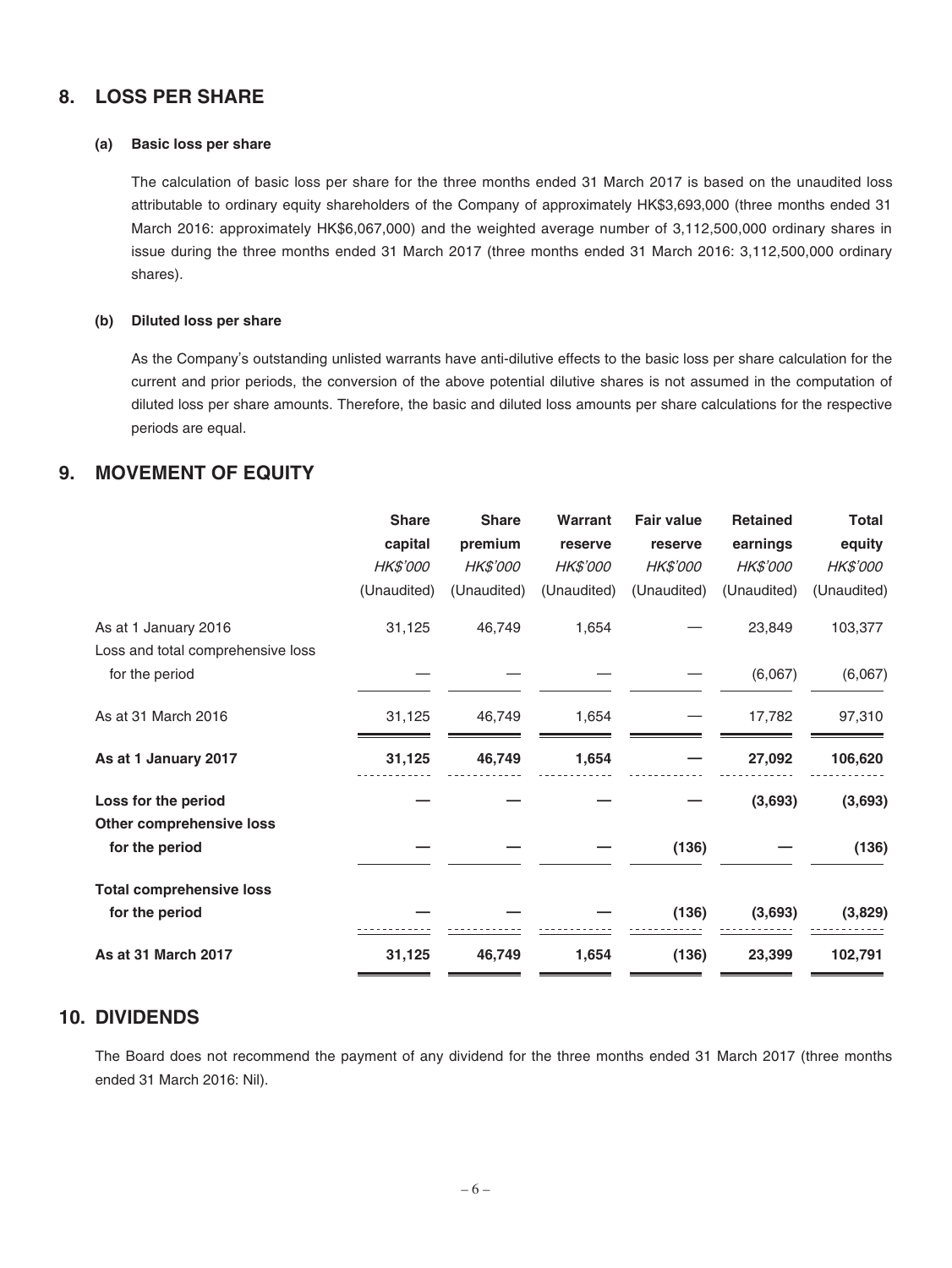### **11. RECEIVABLES, DEPOSITS AND PREPAYMENTS**

| As at                                       | As at       |
|---------------------------------------------|-------------|
| 31 March                                    | 31 December |
| 2017                                        | 2016        |
| <b>HK\$'000</b>                             | HK\$'000    |
| (Unaudited)                                 | (Audited)   |
| Trade receivables                           |             |
| - amounts due from third parties<br>562     | 36,939      |
| Other receivables, deposits and prepayments |             |
| - other receivables<br>1,017                | 964         |
| 2,236<br>- deposits and prepayments         | 2,313       |
| 3,253                                       | 3,277       |
| 3,815                                       | 40,216      |

Generally, provision of mobile phone services to the Group's major customers, including major mobile network operators and its dealers, are made in an open account with credit terms up to 30 days after the date of invoice. Subject to negotiations, credit terms could be extended to two to four months for certain customers with well-established trading and payment records on a case-by-case basis. Provision of mobile phone services to the Group's pre-paid users are made with payment in advance, whereas post-paid users are made in an open account with credit terms up to 12 days after the date of invoice.

#### **(a) Ageing analysis**

Included in trade receivables are trade debtors (net of allowance for doubtful debts) with the following ageing analysis by billing date as of the end of the reporting period:

|                                        | As at           | As at           |
|----------------------------------------|-----------------|-----------------|
|                                        | 31 March        | 31 December     |
|                                        | 2017            | 2016            |
|                                        | <b>HK\$'000</b> | <b>HK\$'000</b> |
|                                        | (Unaudited)     | (Audited)       |
| Within 1 month                         | 44              | 123             |
| Over 1 month but less than 3 months    | 109             | 162             |
| Over 3 months but less than 6 months   | 217             | 342             |
| Over 6 months but less than 12 months  | 192             | 1               |
| Over 12 months but less than 18 months |                 | 4,245           |
| Over 18 months                         |                 | 32,066          |
|                                        | 562             | 36,939          |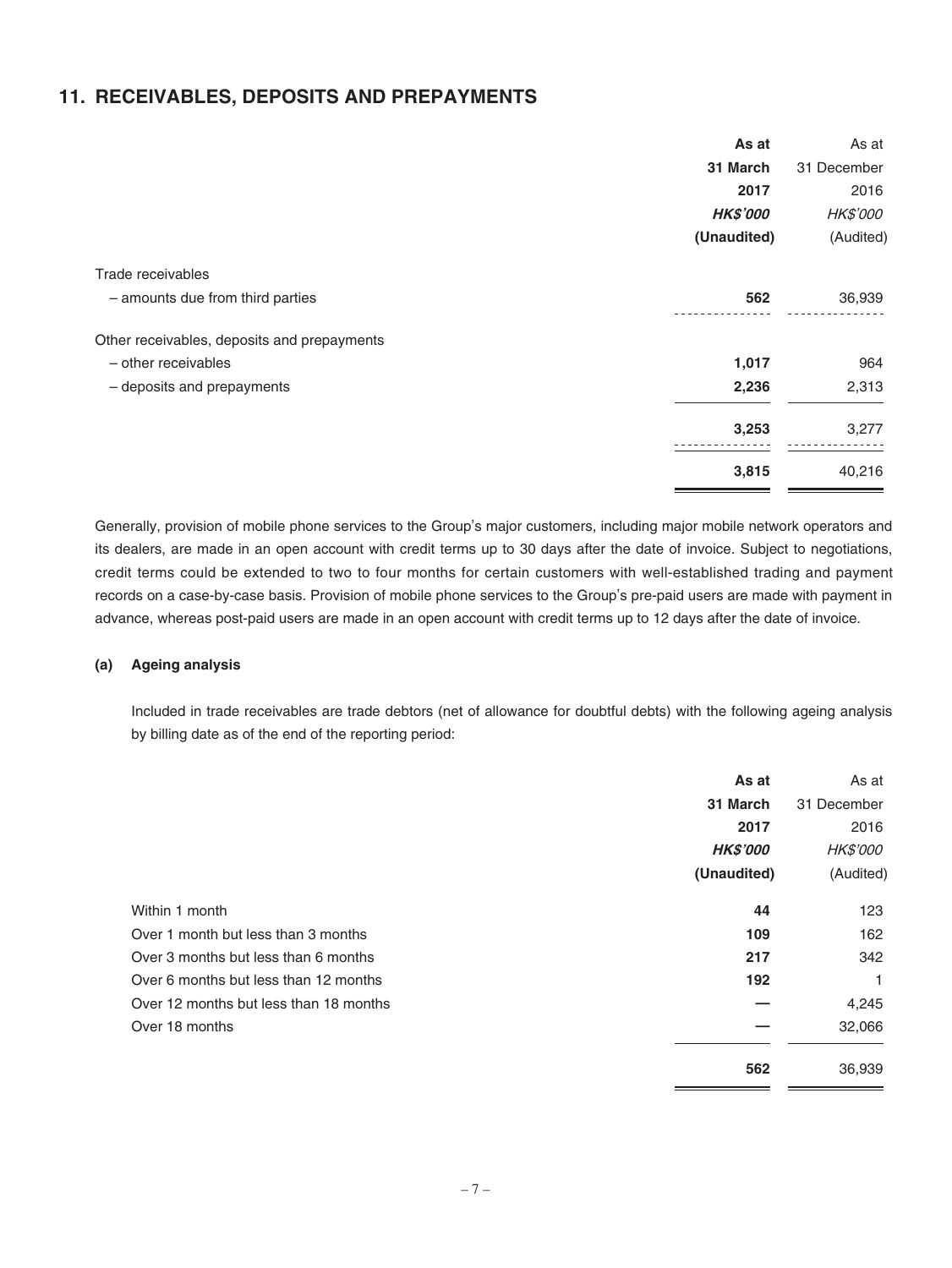### **11. RECEIVABLES, DEPOSITS AND PREPAYMENTS** (Continued)

#### **(a) Ageing analysis** (Continued)

Included in trade receivables are trade debtors with the following ageing analysis by due date as of the end of the reporting period:

|                                                      | As at           | As at           |
|------------------------------------------------------|-----------------|-----------------|
|                                                      | 31 March        | 31 December     |
|                                                      | 2017            | 2016            |
|                                                      | <b>HK\$'000</b> | <i>HK\$'000</i> |
|                                                      | (Unaudited)     | (Audited)       |
| Current                                              | 39              | 118             |
| Less than 1 month past due                           | 49              | 161             |
| 1 to 3 months past due                               | 125             | 127             |
| More than 3 months but less than 12 months past due  | 349             | 221             |
| More than 12 months but less than 18 months past due |                 | 4,601           |
| More than 18 months past due                         |                 | 31,711          |
|                                                      | 562             | 36,939          |

In particular, the trade receivables as at 31 December 2016 included amounts due from its airtime service provider in the PRC (the "Service Provider") which is a subsidiary of a company listed on the Main Board of the Stock Exchange and the New York Stock Exchange and the outstanding amount was approximately HK\$36,312,000, of which HK\$4,601,000 and HK\$31,711,000 fell into the categories of "More than 12 months but less than 18 months past due" and "More than 18 months past due", respectively. The credit terms of 30 days were granted by the Group to the Service Provider as it is in line with the credit policy of the Group whilst the delay in settlement by the Service Provider renders the actual credit period longer than the contractual credit period. On 1 March 2017, the Group received amounts due from the Service Provider without any disputes or balances requiring to be written off and the balances in relation to the Service Provider have been fully settled. Please refer to the Company's announcements dated 17 August 2016, 28 February 2017 and 1 March 2017 for details.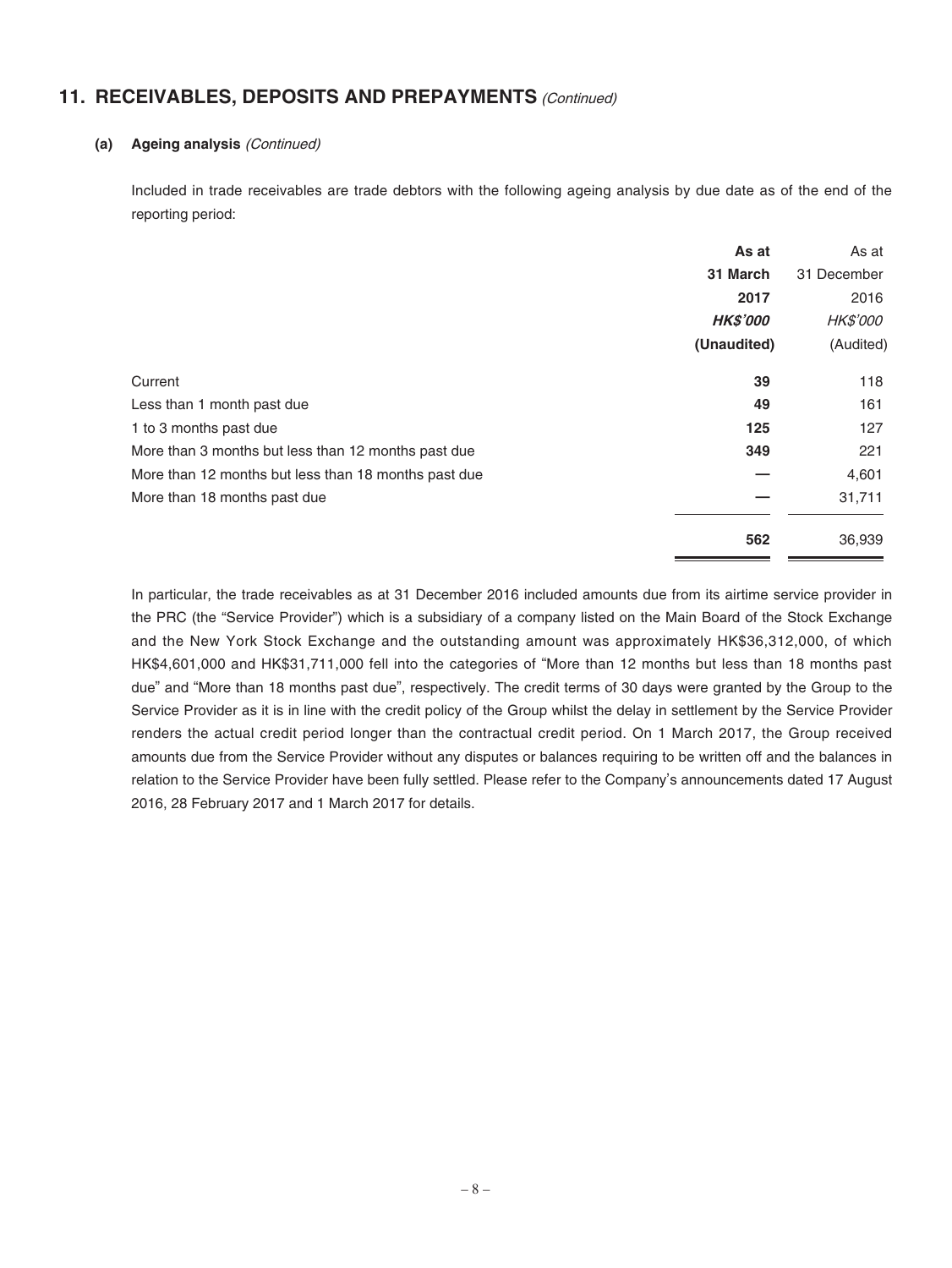# **11. RECEIVABLES, DEPOSITS AND PREPAYMENTS** (Continued)

#### **(b) Trade receivables that are not impaired**

The ageing analysis of trade receivables by due date that are neither individually nor collectively considered to be impaired are as follows:

|                                                      | As at           | As at           |
|------------------------------------------------------|-----------------|-----------------|
|                                                      | 31 March        | 31 December     |
|                                                      | 2017            | 2016            |
|                                                      | <b>HK\$'000</b> | <b>HK\$'000</b> |
|                                                      | (Unaudited)     | (Audited)       |
| Neither past due nor impaired                        | 39              | 118             |
| Less than 1 month past due                           | 49              | 161             |
| 1 to 3 months past due                               | 125             | 127             |
| More than 3 months but less than 12 months past due  | 349             | 221             |
| More than 12 months but less than 18 months past due |                 | 4,601           |
| More than 18 months past due                         |                 | 31,711          |
|                                                      | 523             | 36,821          |
|                                                      | 562             | 36,939          |

Trade receivables that were neither past due nor impaired relate to customers for whom there was no recent history of default. Trade receivables that were past due but not impaired relate to a number of independent customers that have a good repayment track record with the Group. Based on past experience, management believes that no impairment allowance is necessary in respect of these balances as there has not been a significant change in credit quality and the balances are still considered fully recoverable. The Group does not hold any collateral over these balances.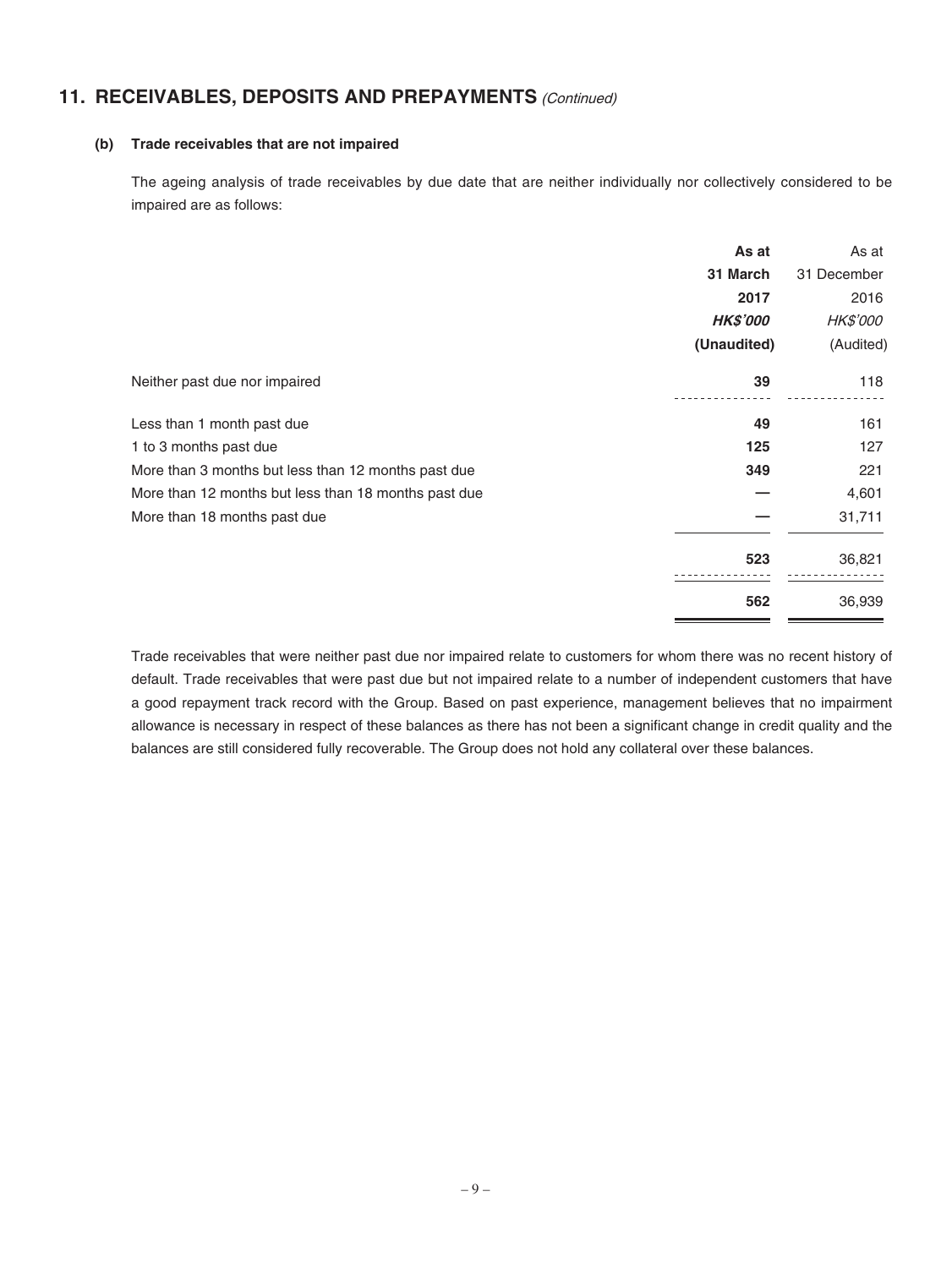# **MANAGEMENT DISCUSSION AND ANALYSIS**

#### **BUSINESS REVIEW**

The Group is a mobile virtual network operator ("MVNO") which is principally engaged in the provision of mobile phone services. The Group does not have its own telecommunications network infrastructure and its business mainly involves trading of airtime sourced from several mobile network operators ("MNOs") in and outside Hong Kong and subsequently sold the airtime through different channels and in various forms to users, dealers or MNOs. The Group's mobile phone services include "One Card Multiple Number" service and Hong Kong local mobile phone services. The Group also provides telesales dealership services and other services.

The Group's performance was weakened for the three months ended 31 March 2017 compared with the corresponding period in 2016. The monthly average number of activated phone numbers decreased by approximately 19.2% to 48,770 for the three months ended 31 March 2017 when compared with the corresponding period in 2016 and the total number of activated phone numbers decreased by approximately 12.7% to 47,008 as of 31 March 2017 compared to 53,829 as of 31 December 2016.

The Group continued to face difficulties in the highly competitive mobile services industry particularly in the data access services and mobile communications applications. The increased popularity of smart mobile devices also led to a rapid growth of alternative means of communications (e.g. social networking applications) which had reduced the usage for traditional voice and short message services. The average revenue per user ("ARPU") of the Group remained at a low level and the ARPU of the Group was approximately HK\$9.9 for the three months ended 31 March 2017, which is higher than approximately HK\$8.2 for the same period last year.

The volume of the Group's airtime sold decreased from approximately 12.7 million minutes for the three months ended 31 March 2016 to approximately 9.7 million minutes for the three months ended 31 March 2017. The revenue derived from the provision of "One Card Multiple Number" service and Hong Kong local mobile phone services decreased slightly from approximately HK\$1.5 million to approximately HK\$1.4 million during the same period. The Group's revenue per minute of airtime sold increased from approximately HK\$0.12 for the three months ended 31 March 2016 to approximately HK\$0.15 for the three months ended 31 March 2017.

#### **FINANCIAL REVIEW**

For the three months ended 31 March 2017, the revenue of the Group decreased to approximately HK\$1,444,000 compared to approximately HK\$1,484,000 for the corresponding period last year, represented a decrease of approximately 2.7%. The decrease in revenue was mainly attributable to the decrease in the monthly average number of activated phone numbers and decrease of airtime usage by users.

The Group's cost of sales decreased by approximately 13.3% to approximately HK\$2,846,000 for the three months ended 31 March 2017 compared to approximately HK\$3,283,000 for the corresponding period last year.

The gross loss of the Group for the three months ended 31 March 2017 decreased by approximately 22.1% to approximately HK\$1,402,000 when compared with approximately HK\$1,799,000 for the corresponding period last year. The decrease in the cost of sales and gross loss was mainly attributable to the reduction of the minimum requirement of the monthly purchase amount adopted by the MNOs.

The Group's other income for the three months ended 31 March 2017 decreased by approximately 78.5% to approximately HK\$123,000 when compared with approximately HK\$571,000 for the corresponding period last year. The decrease was mainly attributable to the decrease of interest income from bank deposits.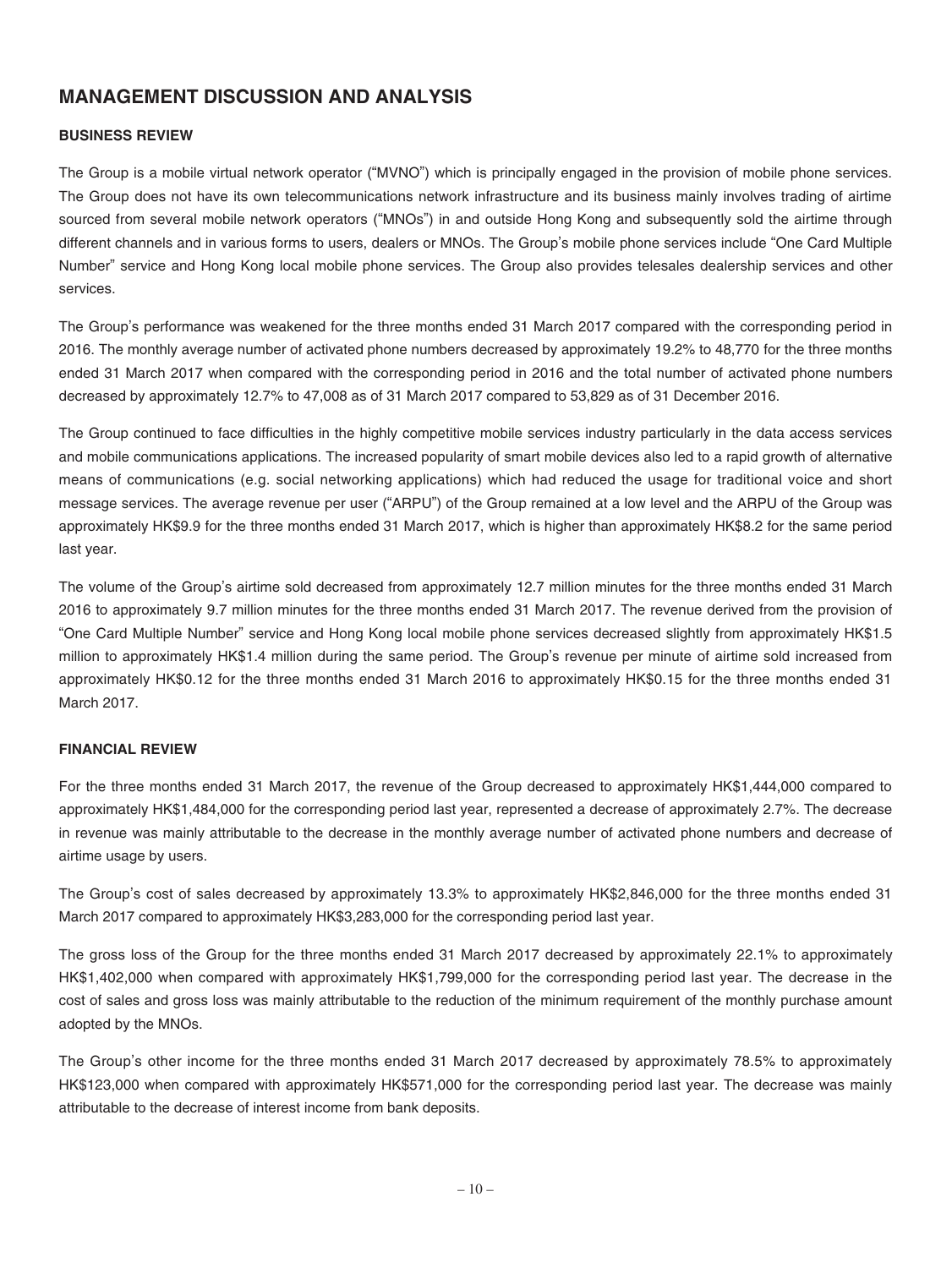The Group's other net profit for the three months ended 31 March 2017 decreased by approximately 26.0% to approximately HK\$449,000 when compared to approximately HK\$607,000 for the corresponding period last year. The decrease was mainly due to the decrease of foreign exchange gain arising from the movements in the exchange rate between Hong Kong dollars and Renminbi during the period.

The Group's administrative and other operating expenses for the three months ended 31 March 2017 decreased slightly by approximately 5.6% to approximately HK\$2,863,000 compared to approximately HK\$3,032,000 for the corresponding period last year.

In accordance with the Group's policy in provision for doubtful debts, during the three months ended 31 March 2016, the Group has made a provision for impairment loss on trade receivables of approximately HK\$2,414,000 while during the three months ended 31 March 2017, no provision for impairment loss on trade receivables has been made. Details are set out in note 11 to the financial statements.

No income tax has been provided for the three months ended 31 March 2016 and 2017 as the Group had no assessable profits for the periods.

The Group recorded a loss attributable to equity shareholders of the Company for the three months ended 31 March 2017 of approximately HK\$3,693,000, representing a decrease of approximately 39.1% when compared to approximately HK\$6,067,000 for the corresponding period last year. The decrease was mainly due to the provision for impairment loss on trade receivables during the three months ended 31 March 2016 while no such provision has been made for the three months ended 31 March 2017.

#### **BUSINESS OUTLOOK**

As disclosed in the announcements of the Company dated 29 April 2016 and 3 May 2016, the Group entered into an agreement with a Hong Kong based telecommunication service provider and a Singapore-based telecommunication service provider (the "New Service Providers") respectively, in respect of the establishment of strategic cooperation relationship concerning the provision of airtime and mobile data services in the PRC, Singapore and other regions, including but not limited to Japan, Taiwan and Macau (the "Covered Regions") to the Group. The cooperation with the New Service Providers enables the Group to broaden its mobile roaming coverage to the Covered Regions, and to create new roaming platforms for providing airtime and mobile data services in the Covered Regions to the users from different countries all over the world. The users are able to enjoy the mobile data service in addition to the airtime service that the Group has been providing. The Board considers that the entering into of the agreements is a furtherance of the principal business of the Group which is in the interest of the Company and its shareholders as a whole.

In response to the changes in the traditional voice and SMS business in the mobile telecommunications market, we need to adjust our way of thinking and deliver innovative services, so that we could transform the challenges in driving force and provide customers with services that better fulfill their practical needs. Going forward in the second quarter of 2017, we intend to launch several new mobile and roaming services to align with the developing trends of mobile internet and promote strategic transformation and reform and innovation.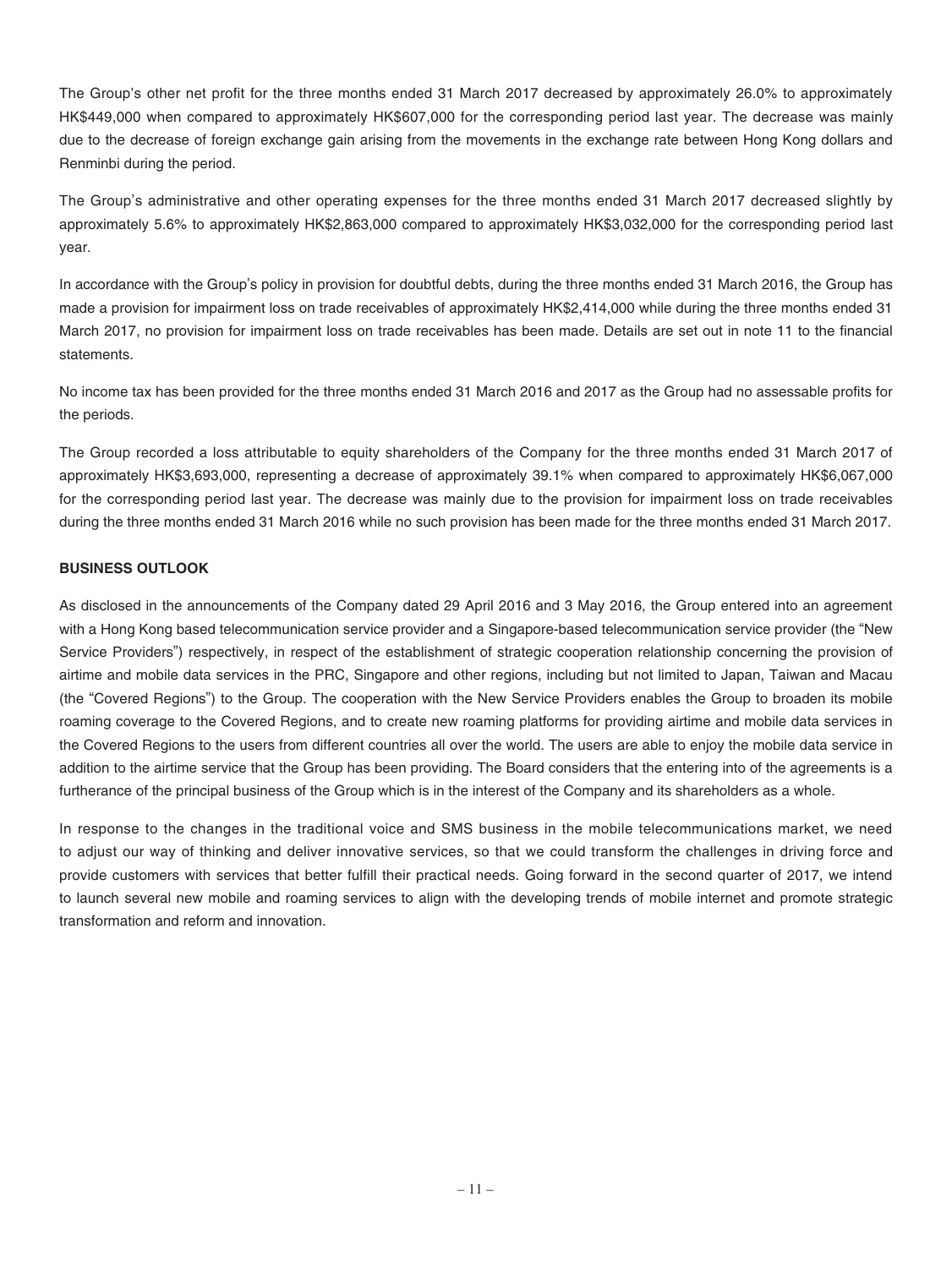### **1. OTA Card**

OTA Card is a new generation of "3Gmate" telecommunication service provided by the Group. Through the two core technologies of air-issuing and APP writing, users will not need to buy extra SIM cards. A single CA-SIM card can load with multiple phone numbers, enjoying the favorable local call charging and traffic rate. With the value-added service platform, users can travel around and connect to the world. Users can receive free traffic, credits and coupons etc. The authentication and encryption functions of CA-SIM card can provide to the outbound traveling users better value-added services like Mzone network, O2O business in their destinations and ticket booking service etc.

With the APP application and the CA-SIM authenticated identity, users can have access to the local telecommunication service, saving the tedious account opening procedure and making communication more convenient. The multiple number function of the APP includes account opening, card re-issuing and number switching. And through the APP, users can check their account, pay for the phone bill or charge their account.

#### **2. New Service Named "Directel"**

The "Directel" is an innovated integration of mobile Internet and traditional PSTN network, using the APP on the mobile phone end to accomplish the basic telephone function and meet the customized requirements of mobile Internet telecommunication for the users. It can promote different telecommunication service provider to integrate their services (not only includes HK service providers, but also can provide access to overseas telecommunication service providers to achieve non-standard cross border telecommunication service), so as to realize one APP with multiple affiliated phone numbers, saving money for the user and bring new telecom experience.

#### **3. Private Phonebook**

Private phonebook is a personal communication management software with CA core technology (including CA-SIM card's hardware certificate and software certificate), mainly helping you to accomplish all functions that are based on security factors, such as the business card/phonebook management, the encrypted local/cloud storage of phonebook, prevention of malwares' access to the phonebook, encryption of the telephone communication and so on.

Apart from the above, the Group will continue to look for potential opportunities to diversify its business scope and we believe that the new business will make a positive contribution to the results of the Group in the future.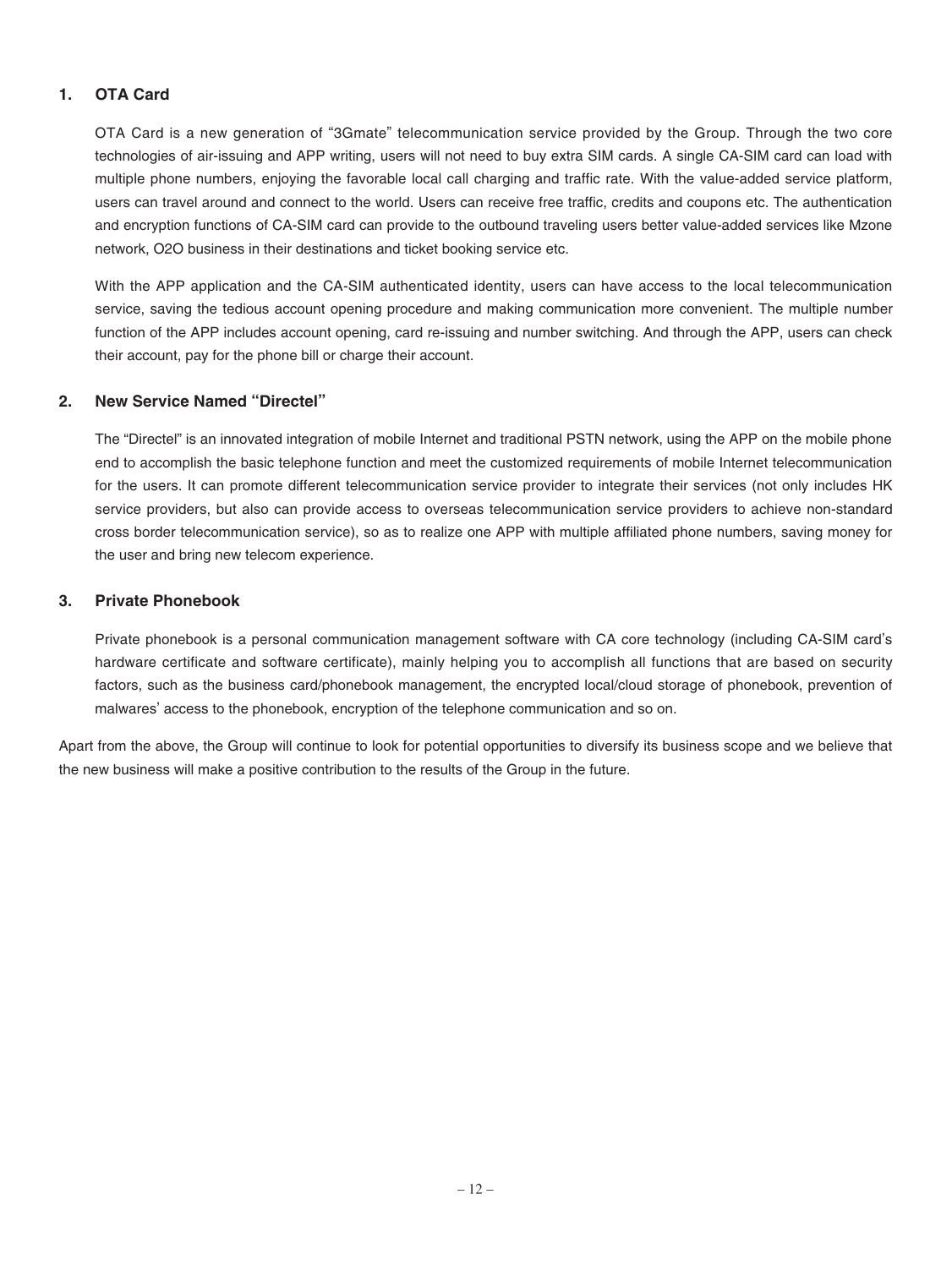### **OTHER INFORMATION**

#### **Update on the Use of Proceeds from the Placing Completed on 2 June 2010 ("IPO Proceeds")**

This section is made by the Company to provide an update on the use of IPO Proceeds.

The IPO Proceeds were approximately HK\$69.2 million, amongst which approximately HK\$21.1 million had been utilised as at 31 March 2017. The breakdown of the Company's actual use of the IPO proceeds as at 31 March 2017 is as follows:

|                                                        | Proposed use of     |                          |
|--------------------------------------------------------|---------------------|--------------------------|
|                                                        | the IPO proceeds    |                          |
|                                                        | as disclosed        |                          |
|                                                        | in the prospectus   | Actual use of the        |
|                                                        | of the Company      | <b>IPO proceeds from</b> |
|                                                        | dated 28 May 2010   | the date of listing to   |
|                                                        | (the "Prospectus")  | 31 March 2017            |
|                                                        | <b>HK\$ million</b> | <b>HK\$ million</b>      |
|                                                        |                     | (unaudited)              |
| Expansion of the business of mobile phone services     |                     |                          |
| in Macau, Taiwan and other Asia Pacific territories    | 22.7                | 5.6                      |
| Upgrading of the Group's telecommunications equipment  |                     |                          |
| for compatible with the mobile network operated by the |                     |                          |
| Group's service providers in Hong Kong and the PRC     | 20.8                | 4.4                      |
| Development and implementation of RF-SIM               |                     |                          |
| business plans in Hong Kong and Macau                  | 18.9                | 4.3                      |
| Working capital                                        | 6.8                 | 6.8                      |
| Total                                                  | 69.2                | 21.1                     |

Based on the information currently available and the Board's estimation of the future market condition, the Company intends to utilise approximately HK\$28.0 million (representing approximately 58.2% of the unutilised IPO proceeds of approximately HK\$48.1 million) in the following manner:

- (a) approximately HK\$10.0 million (representing approximately 20.8% of the unutilised IPO Proceeds) is expected to be applied to expanding of the business of mobile phone services of the Group, which is to provide a wider variety of value-added services for the Group's users (including but not limited to users located in Macau, Taiwan and other Asia Pacific territories) by launching several new mobile and roaming services on or before 30 June 2017;
- (b) approximately HK\$16.0 million (representing approximately 33.2% of the unutilised IPO Proceeds) is expected to be applied to upgrading of the Group's telecommunications equipment for compatible with the mobile network operated by the Group's service operators in Hong Kong and the PRC on or before the third quarter of 2017 after testing of the relevant system; and
- (c) approximately HK\$2.0 million (representing approximately 4.2% of the unutilised IPO Proceeds) is expected to be applied to developing and implementing of RF-SIM business in the coming three months from the date of this announcement.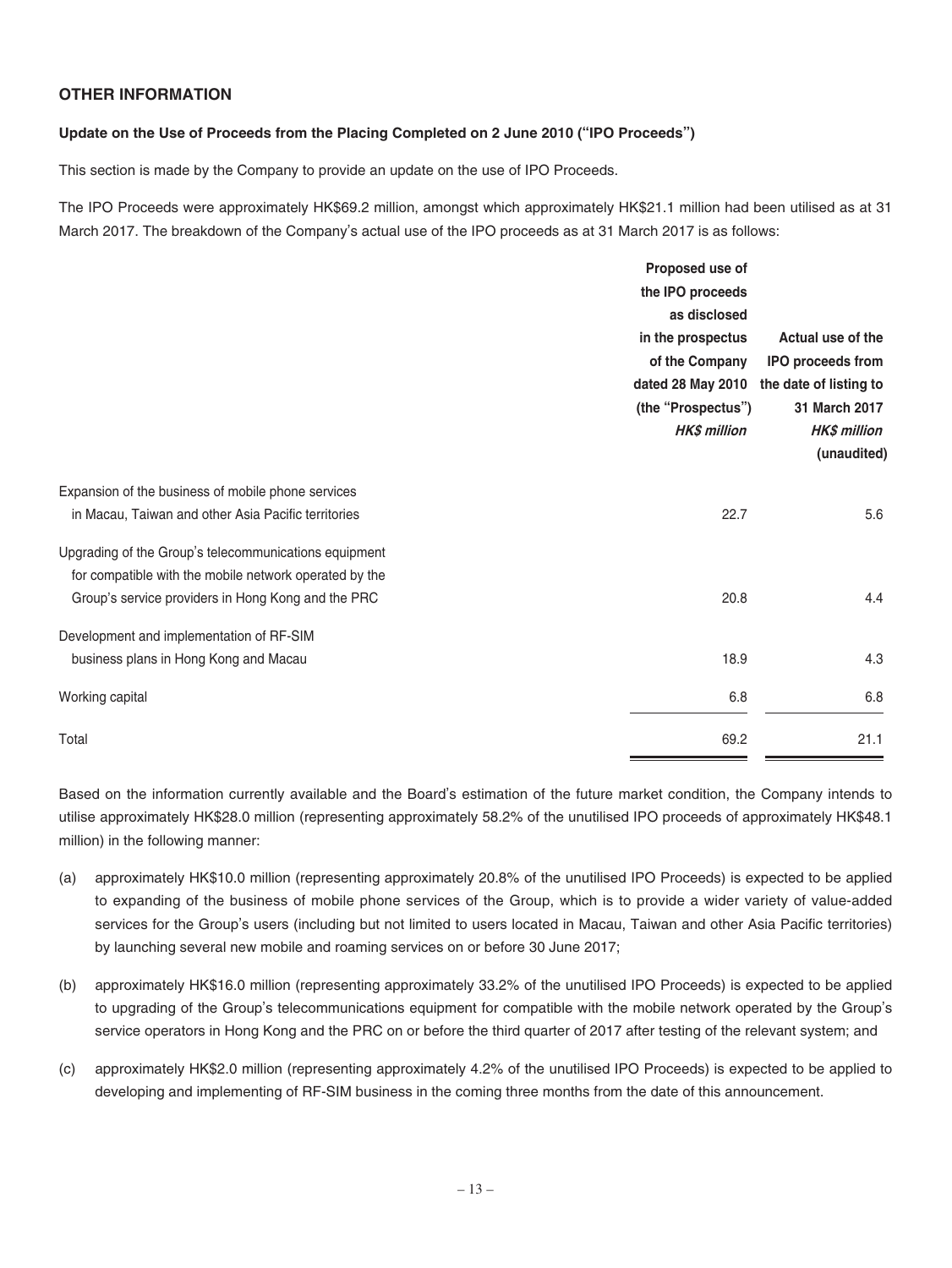The remaining unutilised IPO Proceeds of approximately HK\$48.1 million have been placed as interest bearing deposits in banks in Hong Kong. As at the date of this announcement, the Board confirmed that there is no plan to change the original intended use of the proceeds as disclosed in the Prospectus.

In addition to the above, approximately HK\$30.0 million to HK\$40.0 million is expected to be applied to invest in any business development/investment opportunities in respect of the Offline to Online mobile internet business in the coming six months. As at the date hereof, the Company is exploring suitable opportunity in the Offline to Online mobile internet business, and will issue announcement(s) in accordance with the applicable Listing Rules, as and when appropriate.

### **CONTINGENT LIABILITIES**

As at the date of this announcement, the Group did not have any contingent liabilities.

### **DIVIDENDS**

The Board does not recommend the payment of any dividend for the three months ended 31 March 2017 (three months ended 31 March 2016: Nil).

### **UNLISTED WARRANTS**

On 30 April 2014, the Company entered into a warrant subscription agreement (the "Warrant Subscription Agreement") with JD Edward Asset Management Company Limited, an independent third party (the "Subscriber") in relation to the subscription of a total of 200,000,000 unlisted warrants (the "Warrant(s)") by the Subscriber at the issue price of HK\$0.01 per unit of Warrants (the "Warrant Subscriptions"). For details, please refer to the announcements of the Company dated 30 April 2014 and 29 May 2014. The subscription price for such warrant shares and the number of warrant shares to be issued and allotted upon exercise of the subscription rights attached to the Warrants have been adjusted from HK\$0.1648 to HK\$0.0549 and from 200,000,000 Shares to 600,000,000 Shares respectively, as a result of the completion of bonus issue of the Company on 23 June 2015. For details of the completion of the bonus issue, please refer to the announcement of the Company dated 23 June 2015. On 23 November 2016, the Subscriber as transferor, transferred 200,000,000 Warrants to six individuals, as transferees, at a consideration of HK\$2,000,000 (at HK\$0.01 per Warrant). At as the date of this announcement, no Warrants have been exercised and the Company has not utilised any of the net proceeds.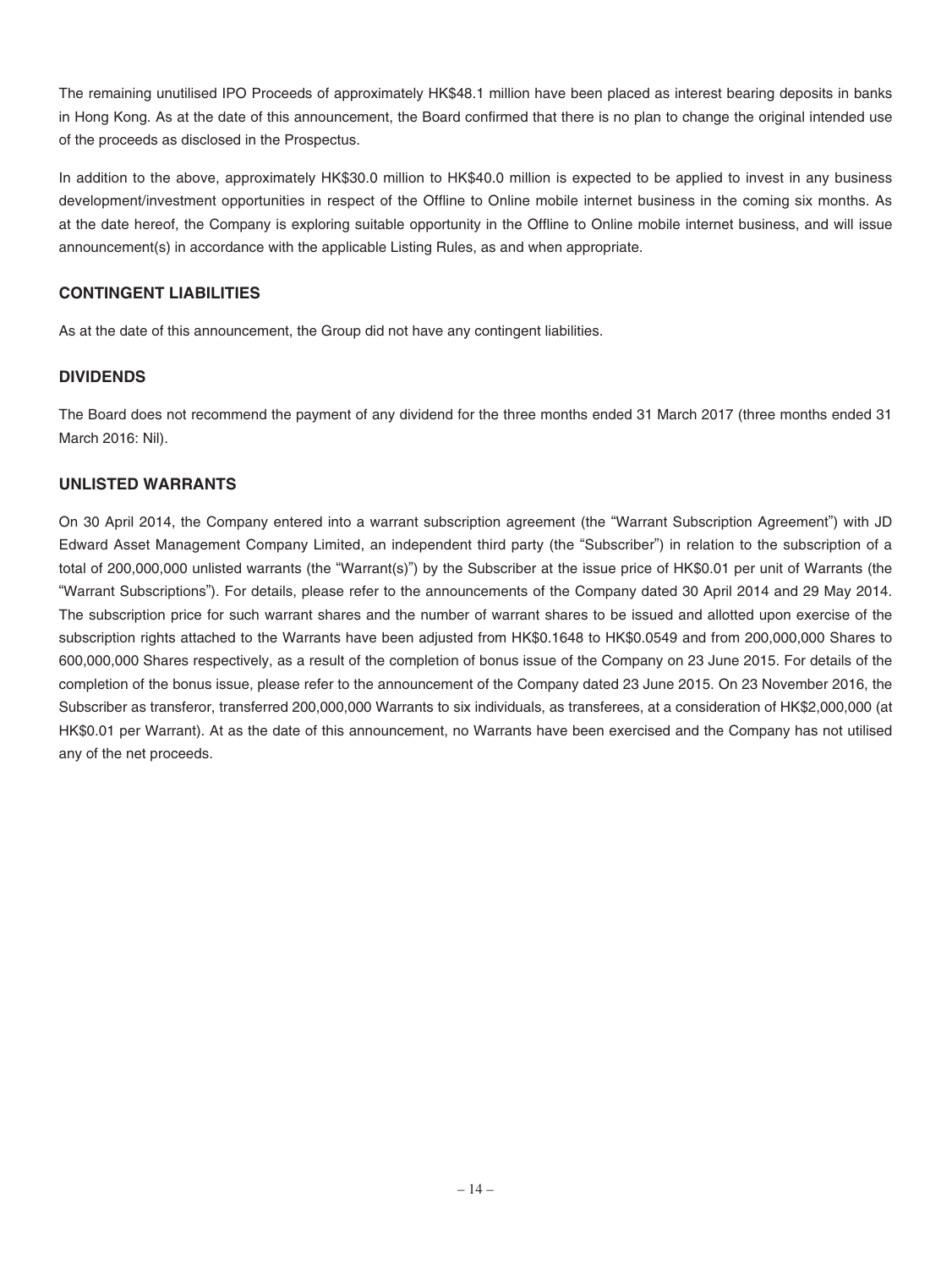### **DIRECTORS' AND CHIEF EXECUTIVES' INTERESTS AND SHORT POSITIONS IN THE SHARES, UNDERLYING SHARES AND DEBENTURES**

As at 31 March 2017, so far as it is known to the Directors, the Directors and the chief executive of the Company had the following interests and short positions in the shares, underlying shares or the debentures of the Company or any of its associated corporations within the meaning of part XV of the Securities and Futures Ordinance (the "SFO"), which would have to be notified to the Company and the Stock Exchange pursuant to the provision of Divisions 7 and 8 of Part XV of the SFO (including interests and/ or short positions of which they were taken or deemed to have under such provisions of the SFO) and/or required to be entered in the register required to be kept under Section 352 of the SFO or as otherwise notified to the Company and the Stock Exchange pursuant to Rule 5.46 of the GEM Listing Rules:

#### **(i) Long position in shares of the Company:**

|                         |                                    |                        | Approximate   |
|-------------------------|------------------------------------|------------------------|---------------|
|                         |                                    | Number of              | Percentage of |
| <b>Name of Director</b> | <b>Nature of Interest/Capacity</b> | <b>Ordinary Shares</b> | Shareholding  |
| Mr. Li Kin Shing        | Interest of controlled             | 2,088,750,000          | 67.11%        |
|                         | corporation                        | (Note)                 |               |
|                         | Beneficial owner                   | 101,250,000            | 3.25%         |
| Mr. Pang Kwok Chau      | <b>Beneficial owner</b>            | 30,000,000             | 0.96%         |
| Mr. Wong Kin Wa         | Beneficial owner                   | 30,000,000             | 0.96%         |

Note: The 2,088,750,000 shares are owned by New Everich Holdings Limited ("New Everich") which is owned by Mr. Li Kin Shing and Ms. Kwok King Wa as to 54% and 46% respectively. Mr. Li Kin Shing is the spouse of Ms. Kwok King Wa. Accordingly, Mr. Li Kin Shing is deemed to be interested in the 2,088,750,000 shares under the SFO.

#### **(ii) Long position in New Everich, an associated corporation of the Company:**

|                         |                                    | Approximate     |
|-------------------------|------------------------------------|-----------------|
|                         |                                    | Percentage      |
| <b>Name of Director</b> | <b>Nature of Interest/Capacity</b> | of Shareholding |
|                         |                                    |                 |
| Mr. Li Kin Shing        | Beneficial owner                   | 100.00%         |

Note: New Everich is owned as to 54% and 46% by Mr. Li Kin Shing and Ms. Kwok King Wa respectively. Mr. Li Kin Shing is the spouse of Ms. Kwok King Wa. Accordingly, Mr. Li Kin Shing is deemed to be interested in the 100% interests in New Everich under the SFO.

Save as disclosed above, as at 31 March 2017, none of the Directors nor the chief executives of the Company had any interests or short positions in any shares, underlying shares and/or debentures of the Company or any of its associated corporations (within the meaning of Part XV of the SFO) which were notified to the Company and the Stock Exchange pursuant to Divisions 7 and 8 of Part XV of the SFO (including interest and/or short positions which were taken or deemed to have under such provisions of the SFO), or which were recorded in the register maintained by the Company pursuant to Section 352 of the SFO, or which would have to be notified to the Company and the Stock Exchange pursuant to Rule 5.46 of the GEM Listing Rules.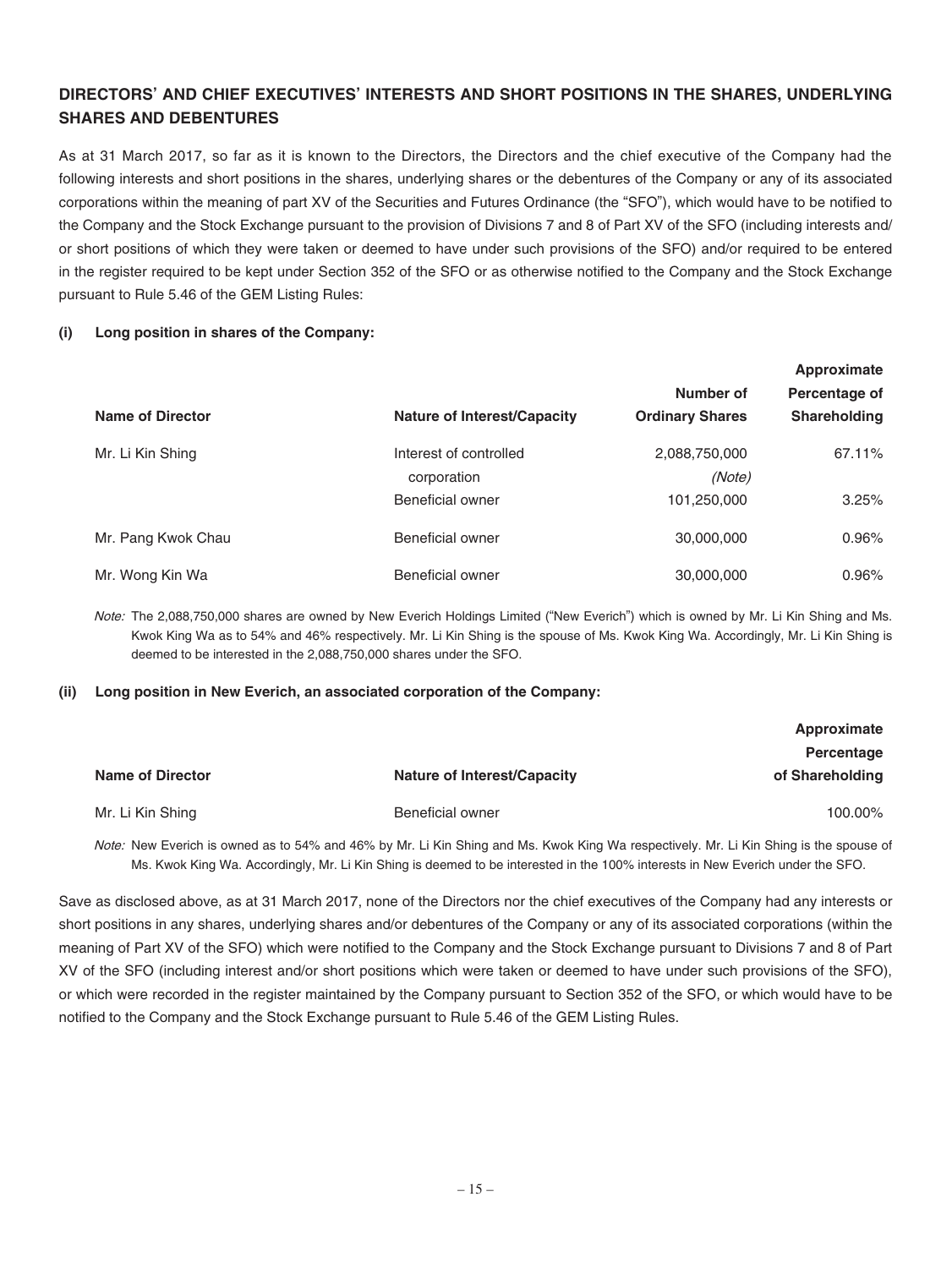### **SUBSTANTIAL SHAREHOLDERS' AND OTHER PERSONS' INTERESTS AND SHORT POSITIONS IN SHARES AND UNDERLYING SHARES OF THE COMPANY**

As at 31 March 2017, so far as it is known to the Directors, the persons (other than the Directors or chief executive of the Company) with interests or short positions in the shares or underlying shares of the Company which would fall to be disclosed to the Company under the provisions of Divisions 2 and 3 of Part XV of the SFO or which would be recorded in the register of the Company required to be kept under section 336 of the SFO or who are directly or indirectly interested in 10% or more of the nominal value of any class of share capital carrying rights to vote in all circumstances at general meetings of any member of the Group were as follows:

#### **Long position in shares of the Company:**

|                  |                                    | Approximate            |                     |  |
|------------------|------------------------------------|------------------------|---------------------|--|
|                  |                                    | Number of              | Percentage of       |  |
| <b>Name</b>      | <b>Nature of Interest/Capacity</b> | <b>Ordinary Shares</b> | <b>Shareholding</b> |  |
| New Everich      | <b>Beneficial owner</b>            | 2,088,750,000          | 67.11%              |  |
| Ms. Kwok King Wa | Interest of controlled             | 2,088,750,000          | 67.11%              |  |
|                  | corporation                        | (Note 1)               |                     |  |
|                  | Interest of spouse                 | 101,250,000            | 3.25%               |  |
|                  |                                    | (Note 2)               |                     |  |

Notes:

- (1) The 2,088,750,000 shares are owned by New Everich which is owned by Mr. Li Kin Shing and Ms. Kwok King Wa as to 54% and 46% respectively. Mr. Li Kin Shing is the spouse of Ms. Kwok King Wa. Accordingly, Ms. Kwok King Wa is deemed to be interested in the 2,088,750,000 shares under the SFO.
- (2) Mr. Li Kin Shing is the spouse of Ms. Kwok King Wa. Accordingly, Ms. Kwok King Wa is deemed to be interested in the 101,250,000 shares under the SFO.

Save as disclosed above, as at 31 March 2017, so far as it is known to the Directors, there was no other person (other than the Directors or chief executive of the Company) with interests or short positions in the shares or underlying shares of the Company which would fall to be disclosed to the Company under the provisions of Divisions 2 and 3 of Part XV of the SFO or which would be recorded in the register of the Company required to be kept under section 336 of the SFO or who are directly or indirectly interested in 10% or more of the nominal value of any class of share capital carrying rights to vote in all circumstances at general meetings of any member of the Group.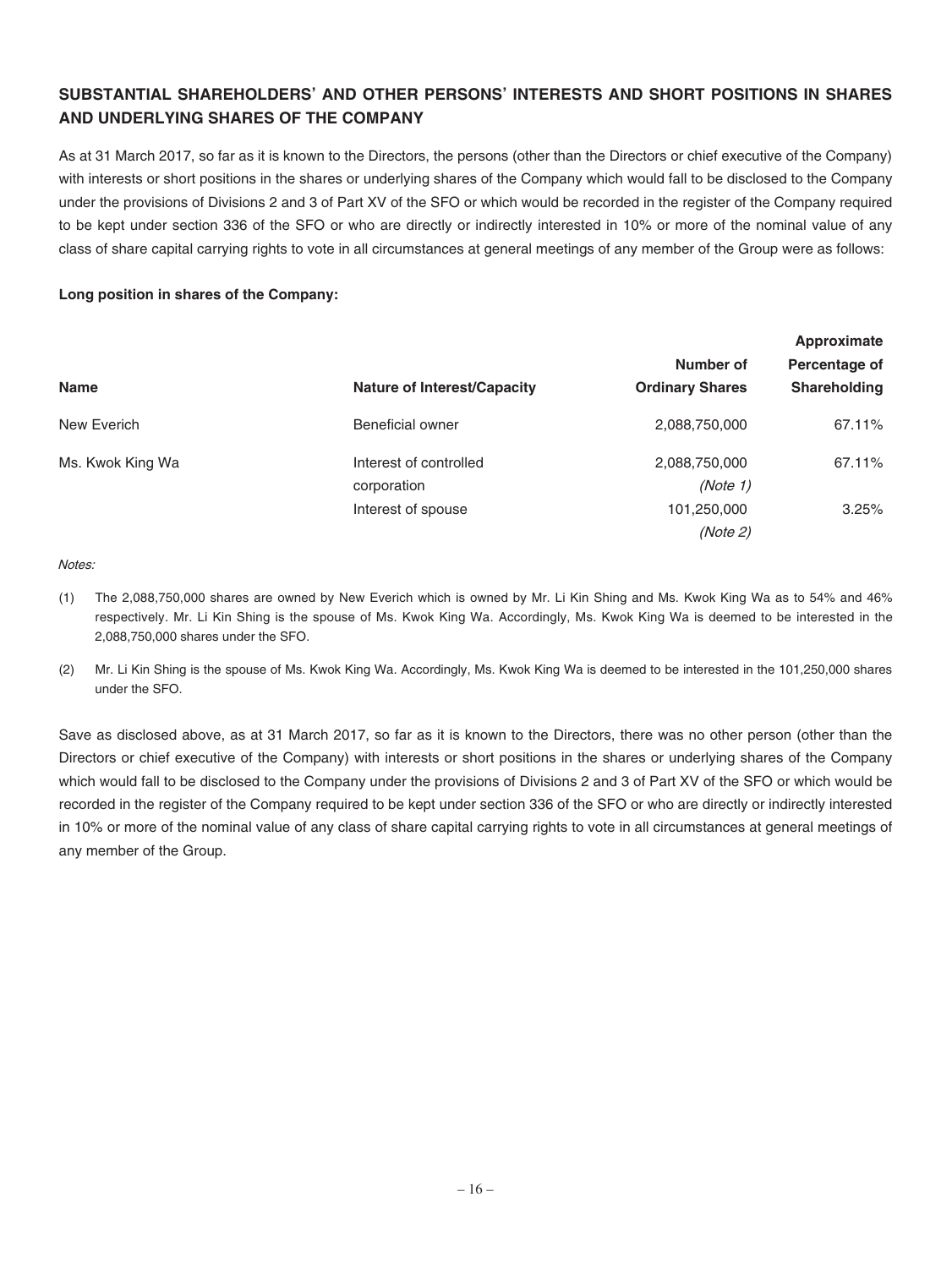### **DIRECTORS' RIGHT TO ACQUIRE SHARES OR DEBENTURES**

Save as disclosed in this announcement, during the period under review, there was no rights to acquire benefits by means of the acquisition of shares in or debentures of the Company or of any other body corporate granted to any Directors or their respective spouse or children under 18 years of age, or were any such rights exercised by them; or was the Company, its holding company or any of its subsidiaries a party to any arrangements to enable the Directors, their respective spouse or children under 18 years of age to acquire such rights in the Company or any other body corporate.

#### **SHARE OPTION SCHEME**

The Company has conditionally adopted a new share option scheme (the "Share Option Scheme") in the annual general meeting held on 11 May 2016, for the purpose of providing incentives or rewards to eligible participants (including employees, executives or officers, directors including executive directors, non-executive directors and independent non-executive directors, advisers, consultants, suppliers, customers and agents of the Company or any of its subsidiaries) for their contribution to the long term growth of the Group and to enable the Company to attract and retain high caliber employees. Unless otherwise cancelled or amended, the Share Option Scheme will remain in force for 10 years from 11 May 2016.

The maximum number of shares which may be issued upon exercise of all options granted and to be granted under the Share Option Scheme is 311,250,000 shares, representing 10% of the shares of the Company in issue as at 31 March 2017. The maximum number of shares issuable under share options granted to each eligible participant in the Share Option Scheme (including both exercised and outstanding options) within any 12-month period is limited to 1% of the shares of the Company in issue. Any grant or further grant of share options in excess of this limit is subject to shareholders' approval in a general meeting. A grant of share options under the Share Option Scheme to a director, chief executive or substantial shareholder of the Company, or to any of their associates, is subject to approval in advance by the independent non-executive directors (excluding any independent nonexecutive director who is the grantee of the Option). In addition, any share options granted to a substantial shareholder or an independent non-executive director of the Company, or to any of their associates, which would result in the shares issued and to be issued, upon exercise of all options already granted and to be granted (including options exercised, cancelled and outstanding), to such person in the 12-month period up to and including the date of the grant in excess of 0.1% of the shares of the Company in issue and with an aggregate value (based on the closing price of the Company's shares at the date of grant) in excess of HK\$5 million, are subject to shareholders' approval in advance in a general meeting.

The offer of a grant of share options may be accepted within 21 days from the date of offer upon payment of a nominal consideration of HK\$1 in total by the grantee. The exercise period of the share options granted is determined by the directors, save that such a period shall not be more than 10 years from the date of offer of the share options and subject to the provisions for early termination as set out in the Share Option Scheme. There is no requirement of a minimum period for which an option must be held before it can be exercised.

The exercise price of the share options shall be not less than the highest of (i) the Stock Exchange closing price of the Company's shares on the date of offer of the share options; (ii) the average Stock Exchange closing price of the Company's shares for the five trading days immediately preceding the date of offer; and (iii) the nominal value of a share of the Company on the date of offer.

The Company did not grant or cancel any options under the Share Option Scheme any time during the three months ended 31 March 2017, and as at 31 March 2017, there was no outstanding share option under the Share Option Scheme.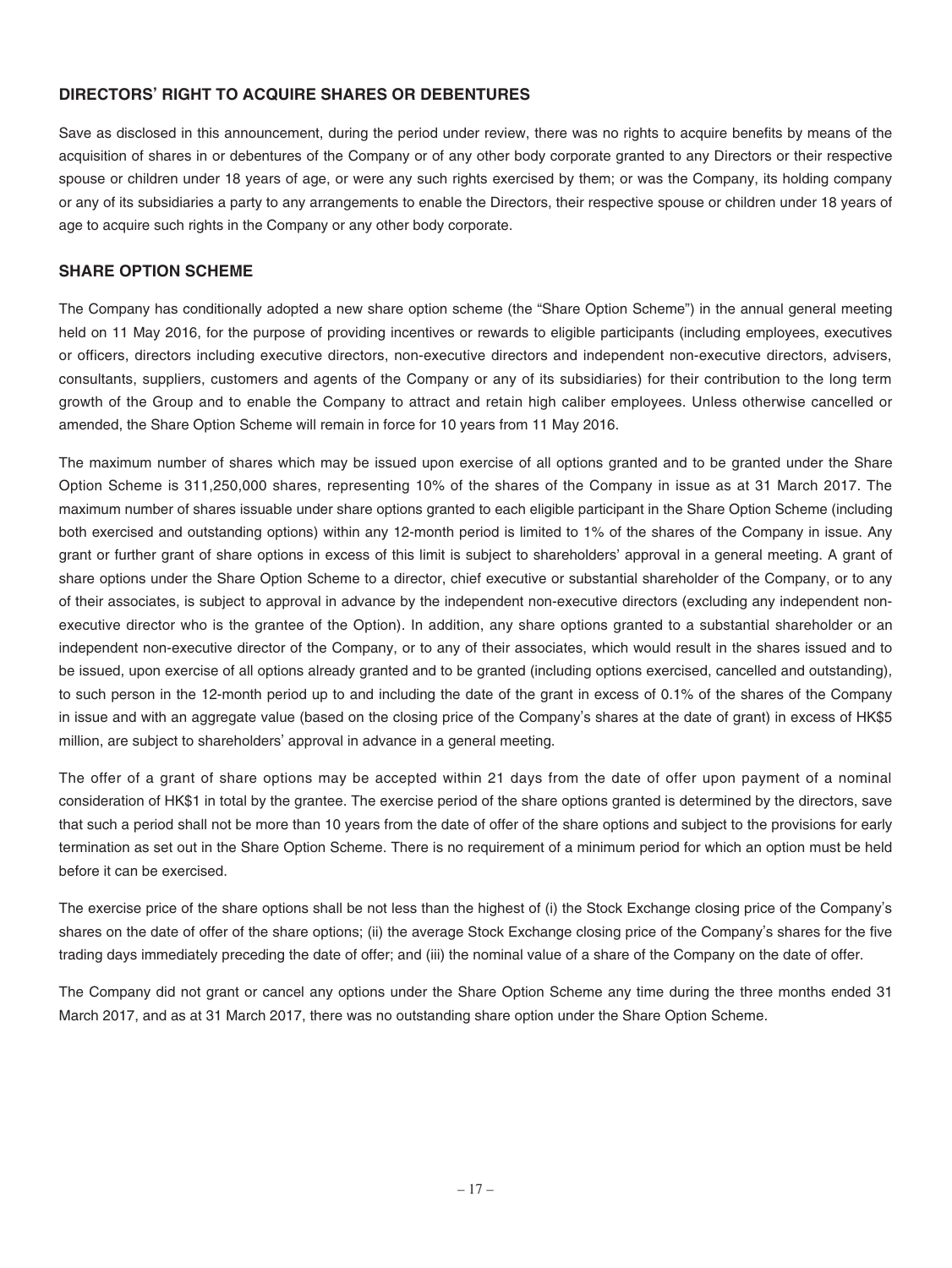### **CODE ON CORPORATE GOVERNANCE PRACTICES**

The Company has committed to maintaining high standards of corporate governance to protect the interests of the shareholders of the Company. In the opinion of the Directors, the Company has complied with all the code provisions as set out in the Corporate Governance Code contained in Appendix 15 to the GEM Listing Rules during the three months ended 31 March 2017.

#### **CODE OF CONDUCT REGARDING SECURITIES TRANSACTIONS BY DIRECTORS**

The Company has adopted the required standard of dealings as set out in Rules 5.48 to 5.67 of the GEM Listing Rules as the code of conduct regarding securities transactions by directors in securities of the Company. Having made specific enquiry of all Directors, the Directors have confirmed that they have complied with the required standard of dealings as set out in the adopted code of conduct regarding securities transactions by directors.

#### **PURCHASE, SALE OR REDEMPTION OF THE COMPANY'S SHARES**

During the three months ended 31 March 2017, neither the Company nor any of its subsidiaries has purchased, sold or redeemed any share of the Company.

#### **COMPETING INTERESTS**

During the three months ended 31 March 2017, save as disclosed below, none of the Directors or controlling shareholders of the Company nor their respective associates is considered to have interests in a business that competes or is likely to compete, either directly or indirectly, with the businesses of the Group other than those businesses where the Directors have been appointed or were appointed as directors to represent the interests of the Company and/or the Group.

Directel Limited, a company incorporated in the Cayman Islands, is held as to 50% and 50% by Mr. Li Kin Shing, a non-executive Director, the chairman of the Company, a controlling shareholder and a substantial shareholder of the Company, and Ms. Kwok King Wa, a controlling shareholder and a substantial shareholder of the Company and the spouse of Mr. Li Kin Shing, respectively. According to the GEM Listing Rules, Directel Limited is an associate of Mr. Li Kin Shing and Ms. Kwok King Wa and thus a connected person.

Directel Limited is the legal and beneficial owner of the RF-SIM intellectual property rights in Hong Kong and Macau. Further, Directel Limited is the licensee of the operation rights of RF-SIM in markets other than the PRC in addition to its owned RF-SIM intellectual property rights in Hong Kong and Macau and it has the right to grant licences of the operation rights of RF-SIM intellectual property rights to others in markets other than the PRC. There is a risk that such services provided by Directel Limited may compete with the services provided by the Group as Directel Limited is expected to grant licences of the operation rights of RF-SIM intellectual property rights in other regions in the future.

International Elite Ltd. ("IEL") is a company incorporated in the Cayman Islands and a listed company on the Main Board of the Stock Exchange with Mr. Li Kin Shing and Ms. Kwok King Wa as controlling shareholders. According to the GEM Listing Rules, IEL is an associate of Mr. Li Kin Shing and Ms. Kwok King Wa and thus a connected person. Sunward Telecom Limited ("Sunward Telecom") and its wholly-owned subsidiaries (collectively, the "Sunward Group") are wholly-owned subsidiaries of IEL. The Sunward Group, as a whole, is principally engaged in (i) the research and development, production and sales of RF-SIM products; (ii) licensing of the RF-SIM operations rights in markets other than Hong Kong and Macau, and (iii) research and development and technology transfer of CA-SIM application rights to customers.